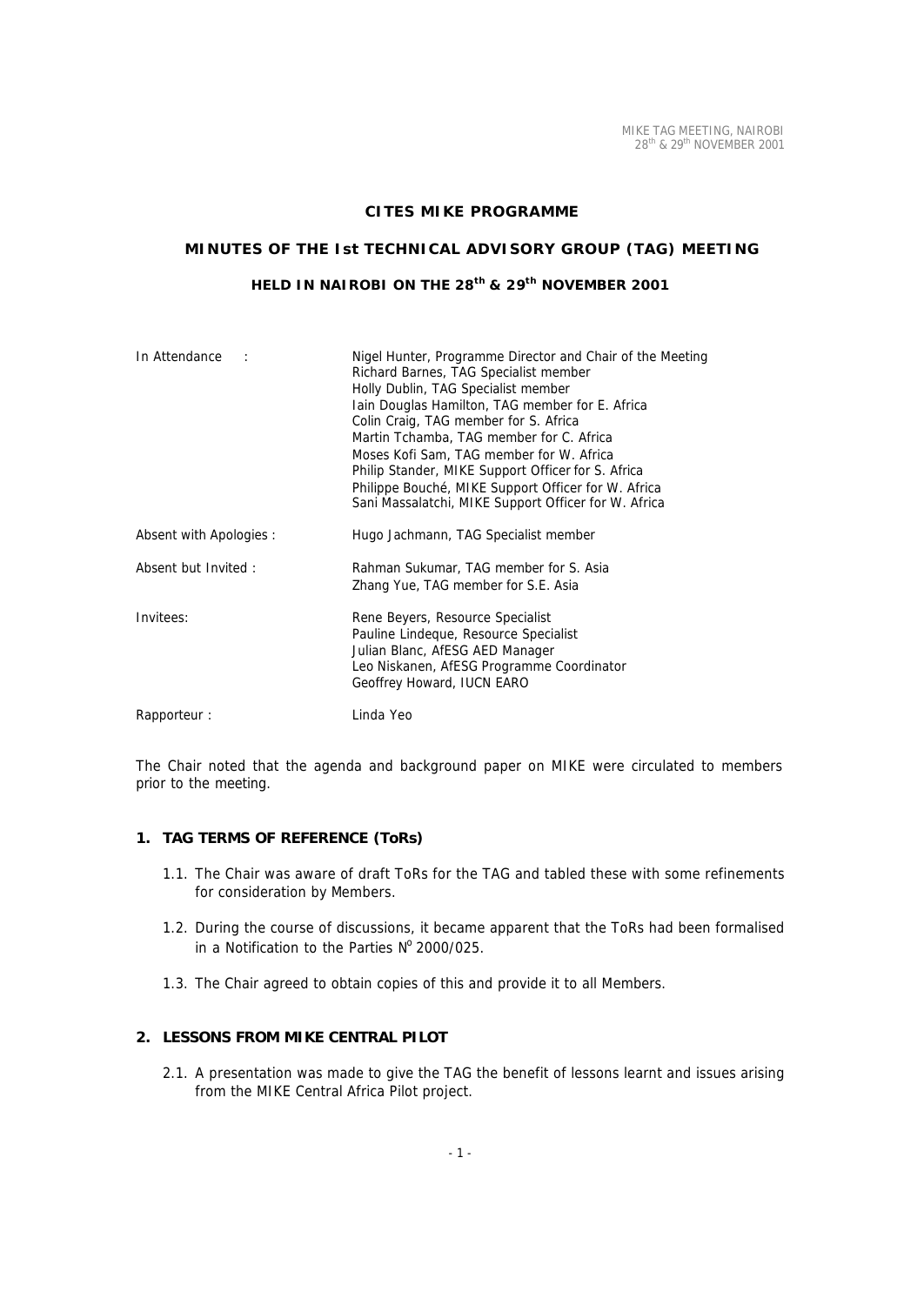- 2.2. The importance of a strong institutional base as well as good digitised base-maps were emphasized. The experience of the pilot project had helped to cope with some of the constraints faced by the forest eco-system. Of particular significance was the work on Population ground surveys in Forests looking at Transect and Recce Transect systems. The Pilot experience does suggest that further work is needed, but where Transects are not easy, a combination of Recce and Transect systems can be effective in terms of cost and speed.
- 2.3. The Pilot experience had not addressed the conversion of dung counts into elephant population numbers due to concerns over differing decay rates. Nevertheless, the Central African Pilot experience could now be shared with the West African experience facilitated by Richard Barnes in Ghana and elsewhere, leading to a more comprehensive consideration of these issues.
- 2.4. The Pilot experience suggested that the sites in the MIKE population survey work for Central Africa may need to consider boundaries that extend beyond the protected area boundaries which largely coincide with high-density habitat. The Pilot report also suggested that if absolute numbers as well as trends in the population are required, then a much more extensive sampling system across the whole Central African ecosystem would need to be considered.
- 2.5. Discussions agreed that it was not a MIKE objective to know absolute numbers, but that it was a MIKE objective to have a live population trend estimate to help provide a context for the law enforcement monitoring (LEM) efforts, and to overcome the difficulty of locating carcasses in forest eco-systems. It was agreed, therefore, by the TAG that the site boundaries for population survey work should be investigated to determine if some of the MIKE sites could include adjacent areas outside the protected areas. This would have the benefit of reducing potential bias as well as providing some indications as to whether there were different trends inside and outside the protected areas. The Director was asked to commission a review and seek recommendations.
- 2.6. The third specific item reviewed was the contribution which Spatial Modelling could provide to the analysis of MIKE data. The Pilot experience suggested that Spatial Modelling of data not only facilitated site-level analysis, but would also greatly facilitate the linking of external influencing factors required to be considered in the analysis of MIKE data.

### **3. HARMONIZATION & STANDARDIZATION OF FORMS**

- 3.1. Recognizing the consensus that the LEM forms should be harmonized across forest and savannah eco-systems, the Director had commissioned a form standardization process in order that these forms provide the basis for moving into the full implementation programme. The results of the form standardization process were put before the TAG for their input and recommendations.
- 3.2. Elephant Carcass Report

Recommendations by TAG: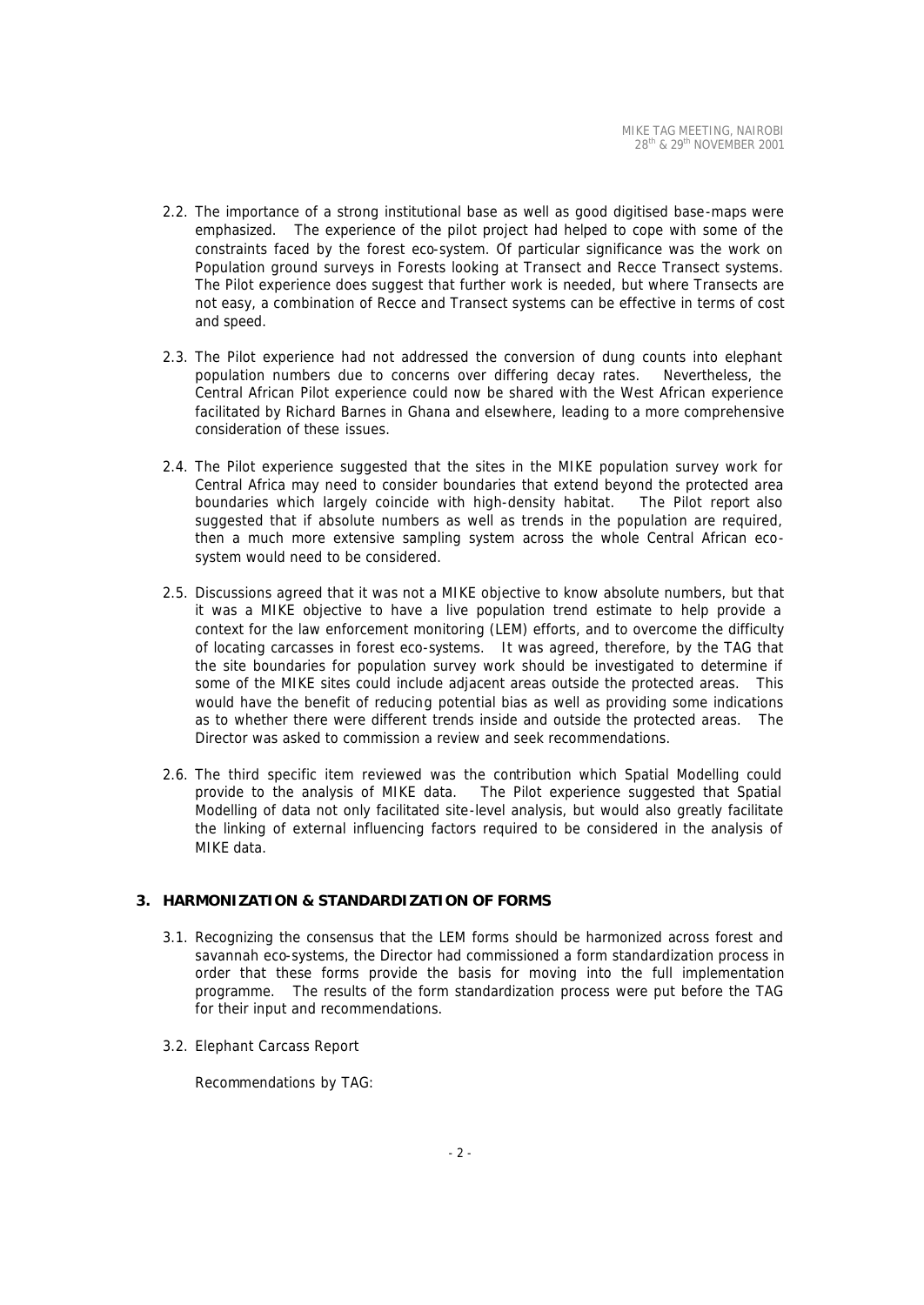- 3.2.1. to utilize checkbox format wherever possible in the Forms for data processing ease;
- 3.2.2. to rework question 11 on 'cause of death';
- 3.2.3. to put 'degrees', 'minutes', 'decimal minutes' in question 5;
- 3.2.4. to remove the 'tip to lip' measure in question 13; and
- 3.2.5. to re-order question 12.
- 3.3. Ground Patrol Report

Recommendations by TAG:

- 3.3.1. to delete question 15 in its entirety because GPS and maps will be used instead; and
- 3.3.2. to replace the words 'weather conditions' and 'visibility' in Section 16 with 'habitat'.
- 3.4. Monthly Report

Recommendations by TAG:

- 3.4.1. to make general amendments to the monthly report consistent with the changes adopted in the other reports;
- 3.4.2. to delete Section A6 in its entirety;
- 3.4.3. to qualify the 'number by persons' in Section A7;
- 3.4.4. to add 'other' in Section A8;
- 3.4.5. to split Section B5 into 'ivory seizures' and 'ivory found';
- 3.4.6. to report cases and weight (by fresh, dried and smoked categories) in Section B6; and
- 3.4.7. to amend Sections C4 and C5, consistent with the Ground Patrol changes.
- 3.5. Annual Report

Recommendations by TAG:

- 3.5.1. to make general amendments to the annual report consistent with the changes adopted in the other reports;
- 3.5.2. to delete Sections A10 and A11;
- 3.5.3. to add 'logging' and 'mining' to Section A17; and
- 3.5.4. to replace Section B11 with a comment box to cover changes in elephant behavior.
- 3.6. Noting the wide use of point patrol systems (e.g. road blocks) in Central and other parts of Africa, a form has been devised which could be used for such occasions. The TAG agreed that it could be valuable, particularly if t measures influences not readily apparent in the sites themselves. However, given that some of the information collected in these circumstances could have relevance to the Elephant Trade Information System (ETIS), the Director was requested to liaise with Tom Milliken with the purpose to develop the form further.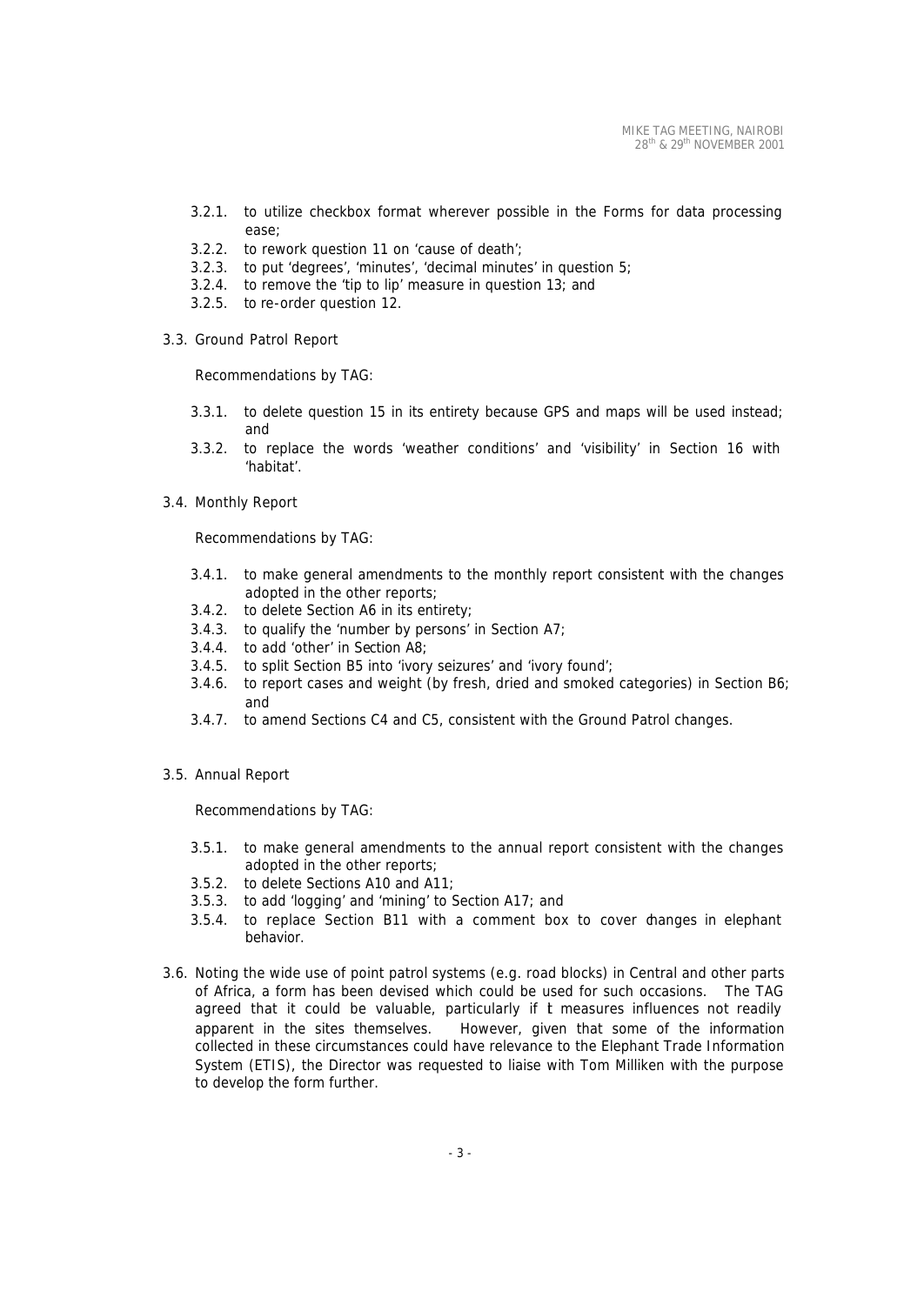- 3.7. It was further noted that field experience in using the LEM forms would still be used to improve these forms and that in the attempt to standardize and simplify them, information requested should be restricted to data that will be used in the analyses of MIKE data.
- 3.8. It was also important to recognise that these LEM forms provide the yardstick of what was important for MIKE, but this did not mean that they could not be integrated to existing forms used by range states or that supplementary data could not be collected and used.

### **4. ANALYTICAL FRAMEWORK AND DATA MANAGEMENT**

- 4.1. The Chair wished to reassure the TAG that the need for an analytical framework and data management process had now become an urgent priority and that it was the intention of the Chair to commission a team to develop the proposal for the analytical framework system, which shall then be submitted for consideration by the TAG at the next meeting.
- 4.2. Suggestions by the TAG included:
	- 4.2.1. the use of test sites in developing the analytical framework system;
	- 4.2.2. to avoid divergence of development between the four sub-regions;
	- 4.2.3. to ensure that the development of the analytical framework system did not lose sight of an overall system design;
	- 4.2.4. the need to develop a sense of ownership at the site level and to recognise that this would need a partnership approach in certain countries;
	- 4.2.5. to ensure a good understanding of data base flows between the various levels (site, national, sub-regional offices and the CCU); and
	- 4.2.6. the Director should ensure that the range states were comfortable with the ownership process and that this process is agreed to at the Regional Implementation meetings.

### **5. POPULATION SURVEY**

- 5.1. Given the need to achieve a systematic approach and consistency in population survey work, the Director was requested to commission a report by aerial survey specialists on the following issues:
	- 5.1.1. the precision to effort required in population survey work;
	- 5.1.2. the circumstances in which sampling counting and total counting would be the right approach to use; and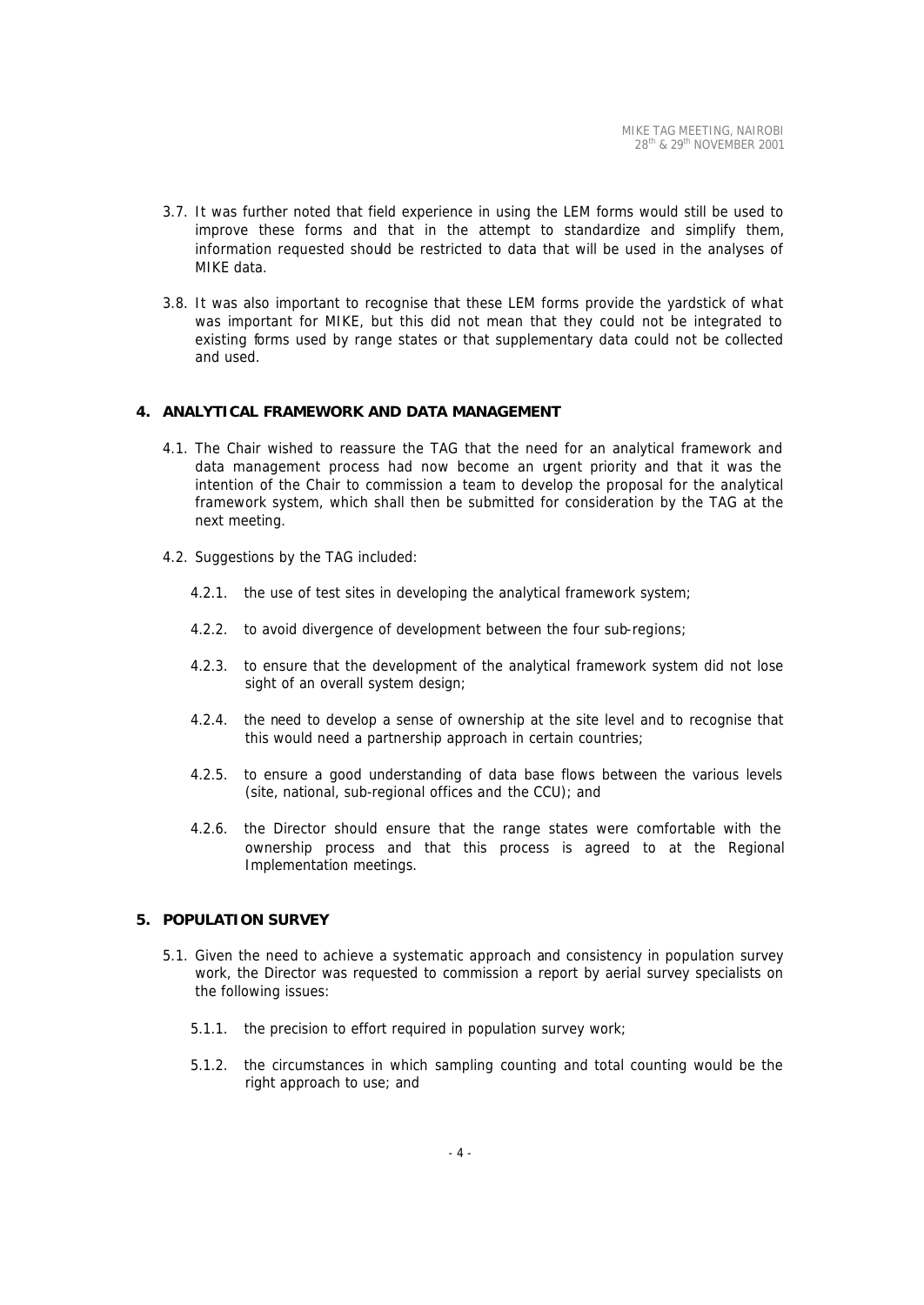- 5.1.3. the minimum specifications to be used when undertaking either of those two techniques.
- 5.2. In respect of the Forest population work, a similar report would be commissioned by the Director, but it was recognised that this could really only be based on the evidence so far produced and that the guideline for best practice would continually evolve as experience continues to provide feedback. However, it was emphasized that some form of guideline has to be in place for facilitating the population survey work across MIKE forest sites.

## **6. MIKE and AED**

- 6.1. The TAG recognised that the MIKE database and the African Elephant Database (AED) was not a convergence exercise but that a close collaboration would be beneficial.
- 6.2. It was agreed that the collaborative efforts would center on MIKE feeding population data into the AED and that the data managers of both could collaborate on the analytical, technical and accuracy aspects of the site data.

#### **7. USAGE OF PREVIOUS SURVEY INFORMATION**

- 7.1. In order to avoid the loss of previous survey information giving rise to a need to reinvent the wheel, the TAG recommended that MIKE initiate a process through the sites officers as to the following aims :
	- 7.1.1. to provide a site profile and history on any previous information and trends for elephants in an appropriate storage format;
	- 7.1.2. to identify good data sets under that process; and
	- 7.1.3. to make use, as a source of such information, the AfESG/STE web-based bibliography.

#### **8. NEW TECHNIQUES AND TECHNOLOGIES**

- 8.1. Regarding the introduction of new sampling techniques or technologies by MIKE, it was noted that the general principle would be for MIKE to utilize sampling techniques that are proven and sustainable, however, the TAG agreed that it should not restrict MIKE from commissioning the research and development of innovative sampling techniques or technologies, if funding resources permit.
- 8.2. In that context, preliminary discussions took place regarding the potential use of Distance Sampling in aerial population survey works. Whilst the TAG agreed that the theory of Distance Sampling did suggest a reduction in underestimating population estimates, it was however still important for the TAG to see the results of the field work experiments that were being undertaken before a conclusion could be made as to whether such a technique could facilitate the MIKE process. In addition, the TAG would need to be assured that such a technique was sustainable and would not have much higher costs in terms of training, technology and analytical corrections.